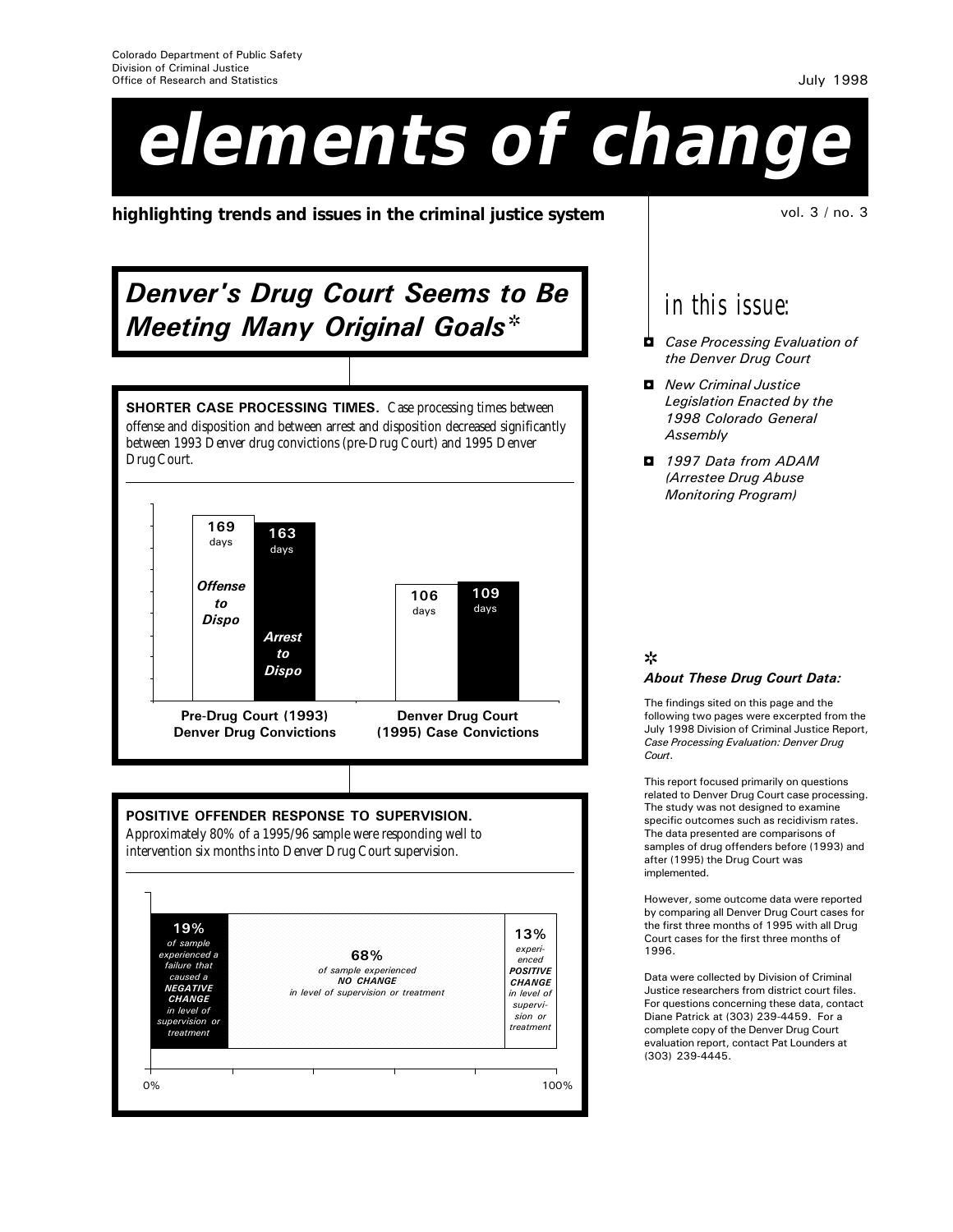#### EVALUATION Denver Drug Court



increased significantly from 6.3% in 1993 to 23.5% in 1995 in Denver.

• The data suggest that Drug Court has provided an opportunity to expand one subgroup of the types of cases processed to include more persons likely to be using drugs rather than dealing drugs to others, according to the offense charge. That is, most (79.8%) individuals receiving deferred judgments faced charges for possession compared to 48.5% of those pleading guilty. Only 14.3% of those receiving a deferred judgment faced charges for sale and distribution compared to almost half (49.2%) of the group pleading or found guilty.



#### HOW DO THE DEMOGRAPHIC PROFILES OF PRE-DRUG COURT AND DRUG COURT SAMPLES COMPARE? Compared to the 1993 pre-Drug Court sample, the 1995 Drug Court sample was *statistically* different in terms of the following characteristics:

- $\blacksquare$  Less stable residentially
- $\blacksquare$  Less likely to be employed full time
- $\Box$  Contained a larger proportion of individuals in subgroups that were both less educated (less than 8th grade) and more educated (some college or more)
- $\blacksquare$  Similar in terms of criminal history with the exception that the 1995 group had significantly more community corrections revocations

#### Denver Drug Court **Background**

Drug use increased greatly between 1950 and 1970, and in the mid-1980's, the use of crack cocaine and accompanying arrests skyrocketed to epidemic proportions. Although penalties and legislation regarding drug possession and sales increased in the 1980's and 1990's, these efforts did little to discourage use of illicit drugs. All too often drug users cycle in and out of the criminal justice system. Drug Courts were developed as one response to this problem.

Denver's Drug Court project began in July of 1994 as a result of Colorado House Bill 91- 1173, which mandates that all persons convicted of a felony or misdemeanor and petty offense charges under the state's Controlled Substances Act be evaluated for substance abuse during presentence or probation investigations.

Characteristics of the Denver Drug Court include a philosophical commitment to very early intervention and treatment with tight supervision and immediate, meaningful consequences for problem behaviors; .<br>expedited handling of all cases; computerized online information regarding the offender's compliance with treatment; guilty pleas in all cases, some subject to later erasure; and a consistent team of committed professionals.

According to the U.S. General Accounting Office, as of March 1997, there were 161 Drug Courts in operation around the country, and an additional 154 in development.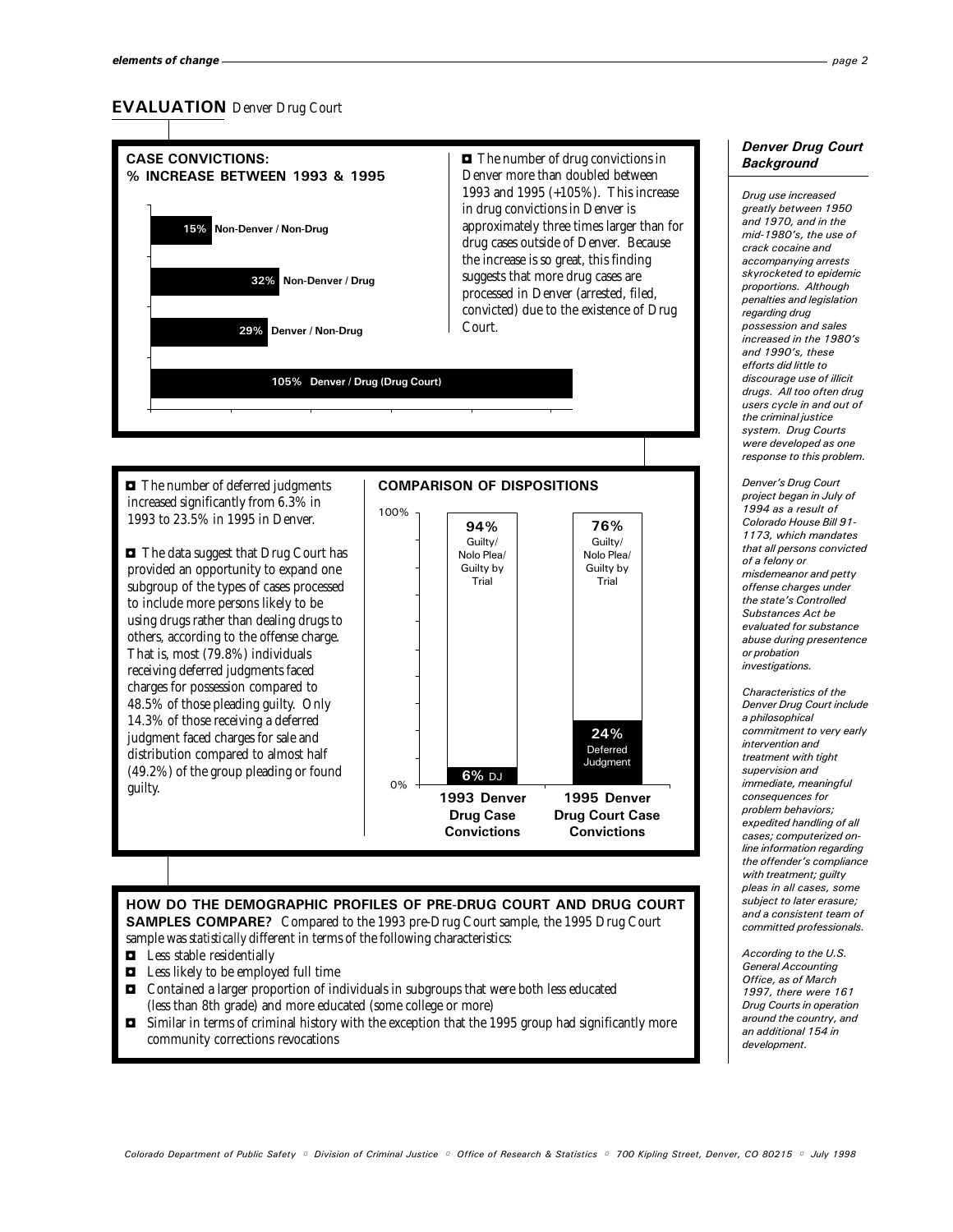#### EVALUATION Denver Drug Court

 $\blacksquare$  Drug Court placement policies facilitate one of its purposes, i.e., to allow defendants the opportunity to participate in treatment by placing them in less restrictive settings. Specifically, the following changes in placement occurred between 1993 and 1995 for Denver drug convictions:

- Almost three-quarters  $(73.4\%)$  of Drug Court convictions received some type of probation placement (probation, probation and jail, or ISP), compared to less than twothirds (60.8%) of the 1993 sample.
- **P** There was a greater emphasis on the combination of probation and jail as a sanction, and over a tenfold increase in intensive supervision probation (ISP) placements.
- The use of community corrections for drug offenders dropped by almost 40% between 1993 and 1995.

#### SENTENCE PLACEMENTS

| Placement    | 1993<br>Denver<br>Drug<br>Cases | 1995<br>Denver<br>Drug Court<br>Cases |
|--------------|---------------------------------|---------------------------------------|
| Probation    | 54.8%                           | 59.4%                                 |
| Prob & Jail  | 4.8%                            | 6.7%                                  |
| <b>ISP</b>   | 1.2%                            | 7.3%                                  |
| ComCor       | 15.5%                           | 4.7%                                  |
| Prison       | 23.8%                           | 21.9%                                 |
| <b>TOTAL</b> | 100%                            | 100%                                  |

#### SENTENCE LENGTHS

% Increase in Sentence Length Between 1993 Denver Drug Cases & 1995 Denver Drug Court Cases

(Sentence to) ComCor 29%\*



 $\Box$  Drug Court has assigned significantly longer sentences in two placement categories: probation and prison. This may be a way to operationalize one of the goals of Drug Court: to provide a "meaningful response to behaviors." (These sentence lengths are unique to Denver Drug Court and do not reflect local or statewide trends.)

#### $\blacksquare$  The opportunity for plea bargaining to a lesser drug charge occurs less frequently in 1995 Denver Drug Court than in 1993 Denver drug cases. (While this same trend occurs for drug cases outside of Denver, the impact of Denver Drug Court on plea bargaining seems to go beyond the impact of any statewide trend.)

#### COMPARING CHARGE & CONVICTION

Are the Charge & Conviction the Same or Different?

| Drug Charge   | 1993 Denver<br>Drug Cases |           | 1995 Denver<br>Drug Court Cases |           |
|---------------|---------------------------|-----------|---------------------------------|-----------|
|               | same                      | different | same                            | different |
| Cocaine/Crack | 21%                       | 79%       | 92%                             | 8%        |
| Marijuana     | 100%                      | 0%        | 88%                             | 12%       |
| Hallucinogen  | 0%                        | 0%        | 100%                            | 0%        |
| Stimulant     | 14%                       | 86%       | 94%                             | 6%        |
| Depressant    | 89%                       | 11%       | 100%                            | 0%        |
| Heroin        | 14%                       | 86%       | 71%                             | 29%       |
| Other         | 100%                      | 0%        | 100%                            | 0%        |

#### Looking at Drug Charge

 $\blacksquare$  As a proportion of all Denver cases in the sample, heroin charges increased from 4% in 1993 to 23.7% in 1995. (Note: The increase in heroin drug cases in Denver is remarkably different from jurisdictions outside of Denver, where heroin charges remained low, but follows the trend of increased heroin usage noted in other large cities.)

#### Drug Charge: Denver

| Drug Charge   | 1993<br>Denver<br>Drug<br>Case<br>Conviction | 1995<br>Denver<br>Drug Court<br>Case<br>Conviction |
|---------------|----------------------------------------------|----------------------------------------------------|
|               |                                              |                                                    |
| Cocaine/Crack | 77.5%                                        | 63.6%                                              |
| Marijuana     | 8.1%                                         | 4.8%                                               |
| Hallucinogen  | 0.0%                                         | 1.7%                                               |
| Stimulant     | 4.0%                                         | 4.8%                                               |
| Depressant    | 5.2%                                         | 0.6%                                               |
| Heroin        | 4.0%                                         | 23.7%                                              |
| Other         | 1.3%                                         | 0.8%                                               |
| TOTAL         | 100%                                         | 100%                                               |

 $\Box$  Charges related to stimulant drugs (including methamphetamines and amphetamines) increased sixfold outside of Denver.

#### Drug Charge: Non-Denver

| Drug Charge      | 1993<br>Non-<br>Denver<br>Drug Case<br>Conviction | 1995<br>Non-<br>Denver<br>Drug Case<br>Conviction |
|------------------|---------------------------------------------------|---------------------------------------------------|
|                  |                                                   |                                                   |
| Cocaine/Crack    | 65.9%                                             | 43.7%                                             |
| Marijuana        | 15.3%                                             | 16.3%                                             |
| Hallucinogen     | 3.7%                                              | 1.7%                                              |
| <b>Stimulant</b> | 4.8%                                              | 29.6%                                             |
| Depressant       | 7.1%                                              | 1.3%                                              |
| Heroin           | 2.0%                                              | 3.0%                                              |
| Other            | 1.1%                                              | 4.3%                                              |
| TOTAL            | 100%                                              | 100%                                              |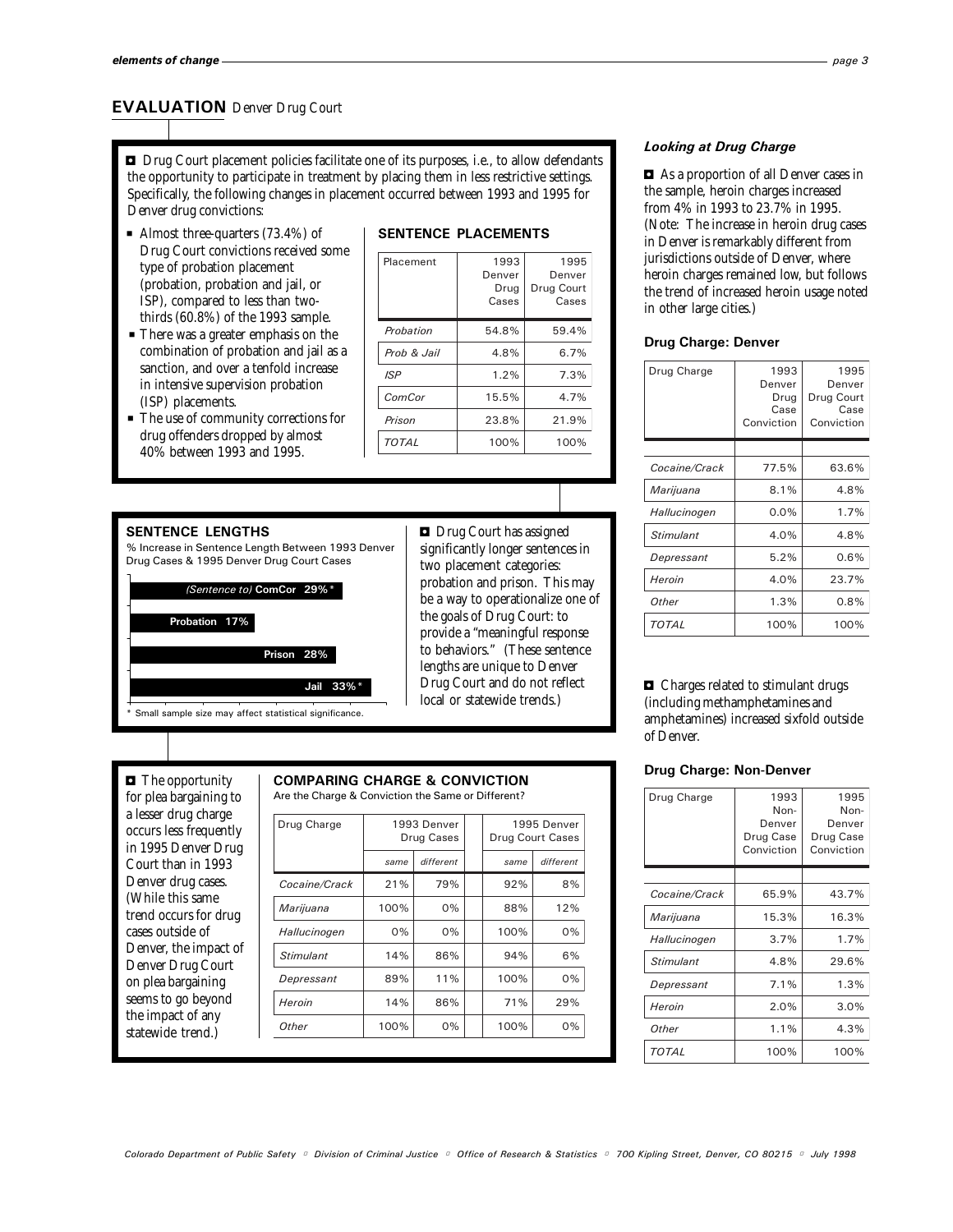### Criminal Justice *Highlights* from the 1998 Colorado General Assembly

#### 3 Senate Bill 8: Elimination of Preliminary Hearings in Certain Classes of Felonies

Eliminates the ability to request Preliminary Hearings in nonviolent class 4 - 6 felonies (unless the accused is in custody)  $\Box$  Applies to juvenile and adult cases  $\Box$  Requires a dispositional hearing  $\Box$  Recommends that the Colorado Supreme Court promulgate rules defining the term "dispositional hearing"

#### 3 House Bill 1088: Concerning Procedural Changes for the Strengthening of Criminal Law

Specifies that service of a subpoena on the parent or guardian of a minor is sufficient to compel the appearance of a minor  $\Box$  Prohibits payment of witness fees and mileage to persons in custody  $\Box$  Specifies the Clerk of the Court is responsible for maintaining information related to the Restraining Order Registry  $\Box$  Conforms the definition of "basic identification information" for adult and juvenile expungement statutes  $\vartriangle$  Specifies that participants in diversion programs may be required to pay related costs if they do not successfully complete the program  $\Box$  Clarifies procedures related to background checks for concealed weapons permits

#### 3 House Bill 1130: Concerning Crime Victim Compensation

Makes modifications to the definition of compensable losses  $\Box$  Increases limits for emergency awards and the overall aggregate limit for loss  $\Box$  Modifies restitution statute to allow additional discretion  $\Box$  Increases the allowable amount of administrative funds

#### 3 House Bill 1156: Concerning Supervision of Sex Offenders

Enacts the "Sex Offender Lifetime Supervision Act of 1998"  $\Box$  Applies to specific sex offenses, including class 2, 3, and 4 felonies  $\Box$  Provides for the possibility of lifetime supervision  $\Box$  Requires the Sex Offender Management Board (SOMB) (previously, Sex Offender Treatment Board, see HB 1177 below) to develop standards and criteria concerning release and reduction in levels of supervision  $\Box$  Requires all sex offenders to undergo sex offender evaluation and treatment as a condition of supervision  $\Box$  Requires the Court and the Parole Board to use the criteria established by the SOMB when making decisions or to make a formal finding of why not  $\Box$  Requires the creation of an ISP program for sex offenders in probation and parole  $\Box$  Requires annual reporting by the affected departments effective 11/1/00

#### 3 House Bill 1160: Concerning Substantive Changes in Strengthening of the Criminal Laws

Prohibits issuance of a bench warrant for failure to appear for traffic infractions  $\Box$  Clarifies that the Witness Protection Board may authorize funds to protect a witness who is threatened after the completion of an official proceeding  $\Box$  Adds clarification to multiple criminal statutes  $\Box$  Makes it an aggravating factor in considering a death penalty sentence if the defendant chose the victim because of the victim's race, color, ancestry, religion, or national origin  $\Box$  Requires offenders convicted of class 2 - 5 felonies and second and subsequent convictions for class 6 felonies whose parole is revoked to serve his or her remaining parole in incarceration  $\Box$  Caps the total amount of time served to be original sentence plus the length of mandatory parole plus twelve months

#### $\blacksquare$  House Bill 1177: Concerning Sex Offenders

Clarifies multiple aspects of the Sex Offender Registration statutes  $\vartriangle$  Changes the name of the Sex Offender Treatment Board to the Sex Offender Management Board and adds a member of the Judiciary to the board  $\Box$  Extends the "rape shield law " to include witnesses in sexual assault cases  $\Box$  Creates a process by which juvenile sex offenders may petition to be removed from the registry

#### 3 House Bill 1272: Concerning Domestic Violence

Adds second and subsequent violations of restraining orders to those misdemeanors that present an extraordinary risk of harm, for the purposes of sentencing enhancement  $\Box$  Clarifies that a peace officer is not required to arrest both parties involved in domestic violence when both claim to have been victims  $\Box$  Provides that protection and restraining orders issued by another state, an Indian tribe, or a U.S. territory or commonwealth shall be enforced  $\Box$  Requires certain data to be contained in protective orders

Source: Mary McGhee, Colorado Division of Criminal Justice. For more information, see: Digest of Bills Enacted by the Sixty-First General Assembly, 1998 2nd Regular Session, June 1998, Office of Legislative Legal Services, Denver, Colorado.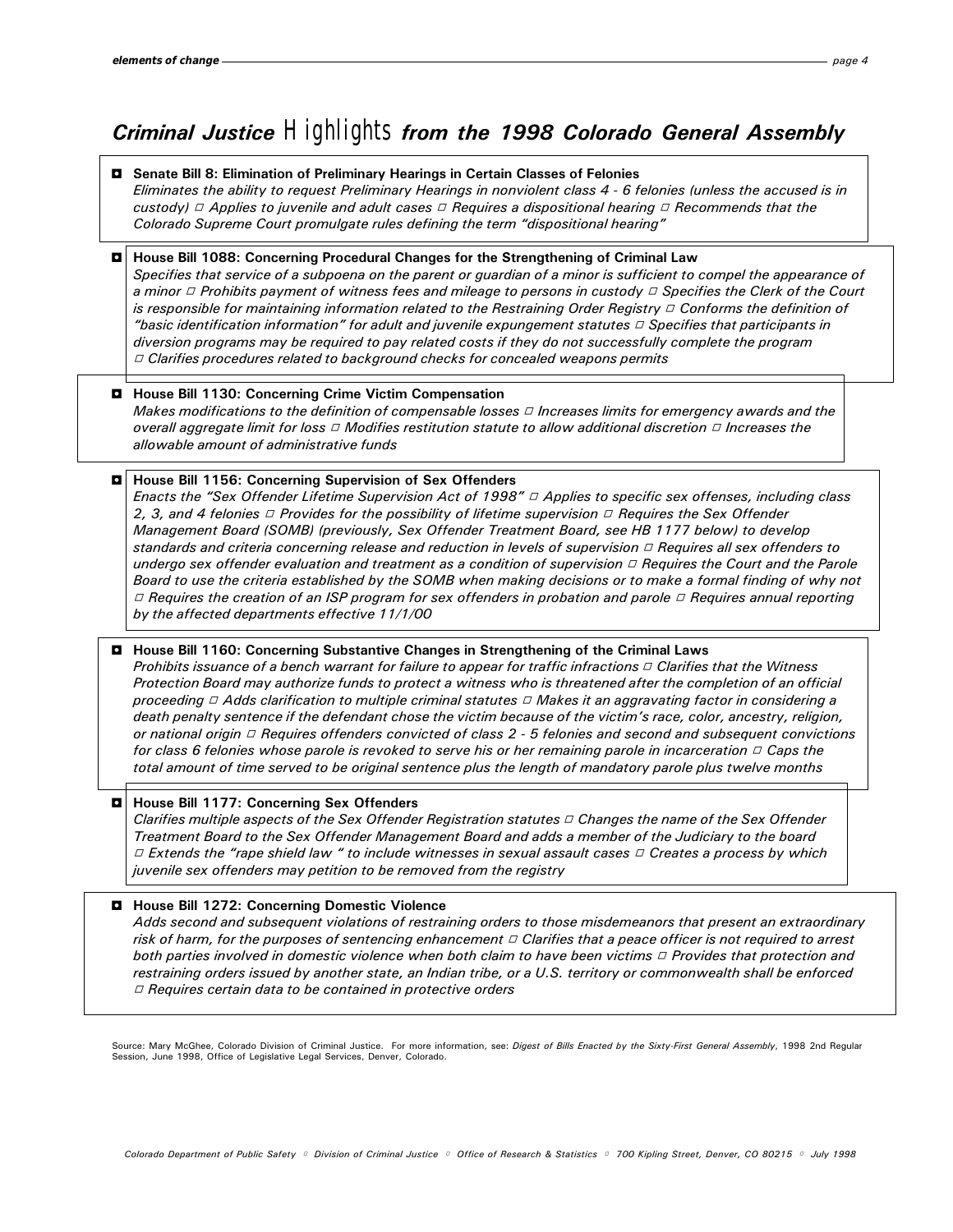## Who's High on What When Committing a Crime?

The following graphs are constructed from 1997 Arrestee Drug Abuse Monitoring Program (ADAM) data. (The ADAM program was previously named Drug Use Forecasting, or DUF.) ADAM data are collected quarterly by the Division of Criminal Justice staff at the Denver Pre-Arraignment Detention Facility and the Phillip Gilliam Youth Services Center. Over a period of 14 to 21 consecutive days, anonymous interview information and urine specimens are collected from recently arrested adults and detained juveniles. All participants must be interviewed within 48 hours of arrest, so any illegal drugs consumed just prior to arrest will still be present in their systems.



\*Any Drug = All drugs tested for in the ADAM sample (cocaine, opiates, PCP, marijuana, amphetamines, methadone, methaqualone, benzodiazepines, barbiturates, & propoxyphene). Note: Juvenile female data are not shown here because of small sample size.

Source: Arrestee Drug Abuse Monitoring Program: 1997 Annual Report on Adult and Juvenile Arrestees, National Institute of Justice, U.S. Department of Justice.